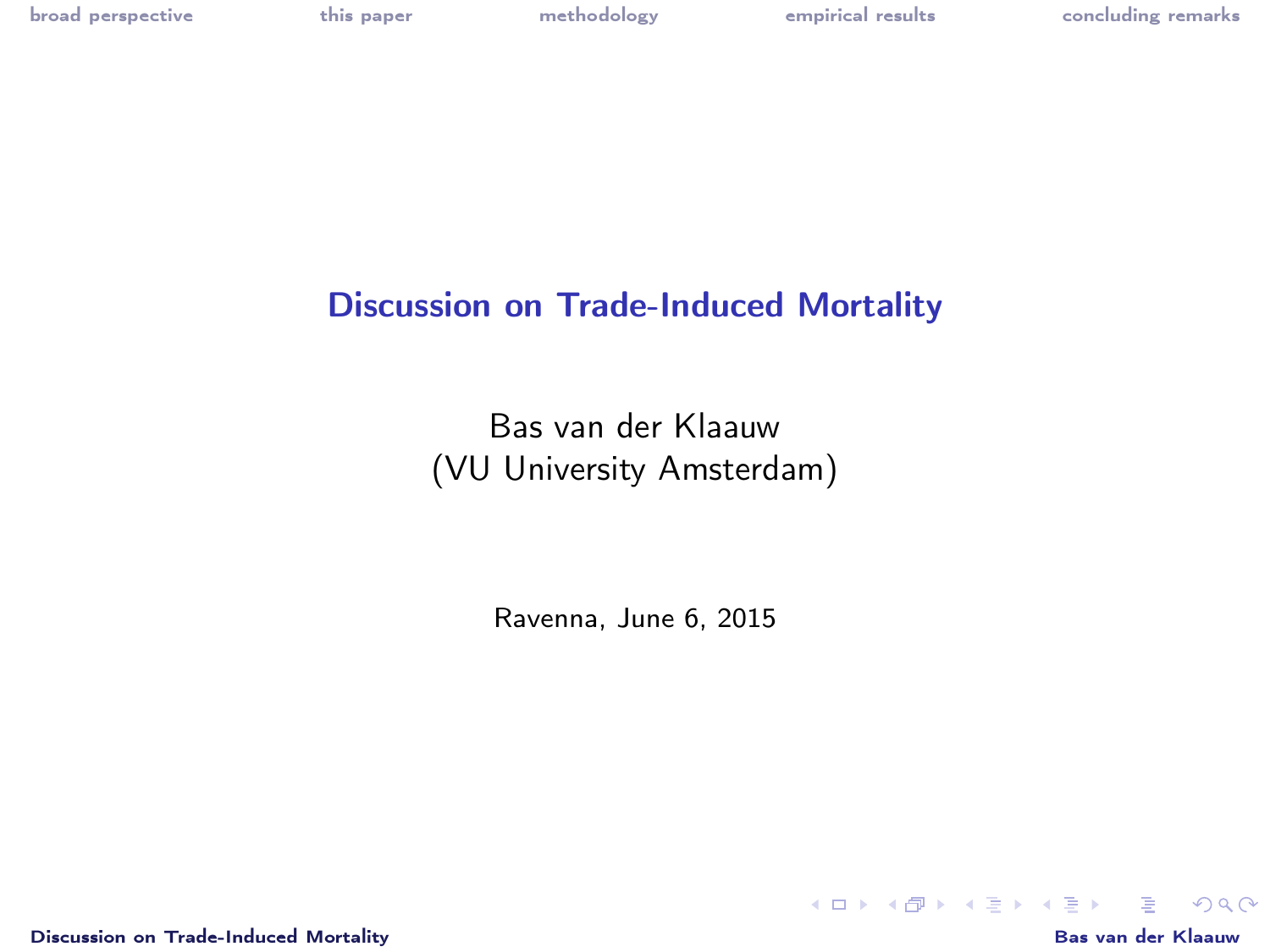|  | broad perspective | this paper | methodology | empirical results | concluding remarks |
|--|-------------------|------------|-------------|-------------------|--------------------|
|--|-------------------|------------|-------------|-------------------|--------------------|

## Broad perspective

- $\blacktriangleright$  Globalization changes economies.
- $\triangleright$  Capital and production move easily between countries.
- $\triangleright$  Costs reduction is often the main driver.
- $\triangleright$  To maintain production: a comparative advantage in (1) costs, or (2) skills of workforce is required.
- $\blacktriangleright$  This changes the welfare state.
- $\blacktriangleright$  High-skilled workers become increasingly mobile, complicating the life of policy makers.
- If taxes are too high or facilities too poor, high-skilled workers leave (leaving the government debt behind).
- $\triangleright$  Low-skilled workers will suffer in terms of earnings, job security, social insurance, etc. (race to the bottom)

[Discussion on Trade-Induced Mortality](#page-0-0) Bas van der Klaauw

<span id="page-1-0"></span>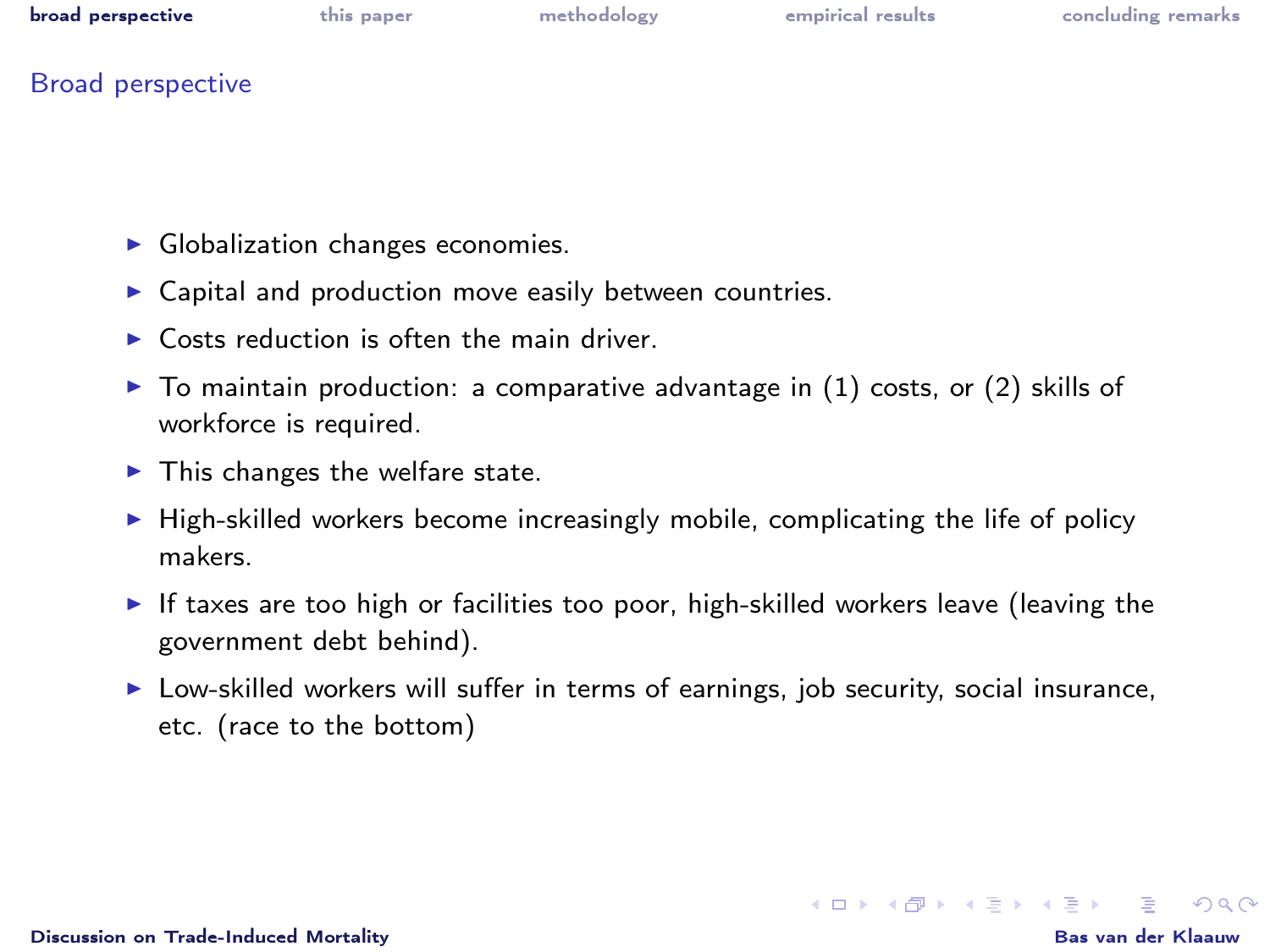| broad perspective |  |
|-------------------|--|
|-------------------|--|

## This paper

- $\triangleright$  My story provides a prediction based on theory (a hypothesis?).
- $\triangleright$  To understand the costs and benefits of globalization, empirical evidence is needed.
- $\triangleright$  Macroeconomists often start from stylized facts (trends and correlations) to build a model and make causal statements.
- $\triangleright$  This paper uses the microeconometric toolbox to provide convincing evidence on the consequences of increased trade.
- $\triangleright$  DiD-models and survivor analysis are used to estimate effect of sector-specific trade with China on mortality.
- $\triangleright$  Consequences of trade for individuals outcomes:
	- Increased job loss reduces income and causes stress (increased mortality).
	- $\blacktriangleright$  Less manufacturing reduces workplace accidents (reduced mortality).
	- $\blacktriangleright$  Increased competition reduces work safety, tighter deadlines, longer shift (increased mortality).
	- $\blacktriangleright$  Lower prices increases consumer welfare (reduced mortality).
- <span id="page-2-0"></span> $\triangleright$  Trade affects (1) workers losing their job, (2) those keeping their manufacturing job, but also (3) other workers.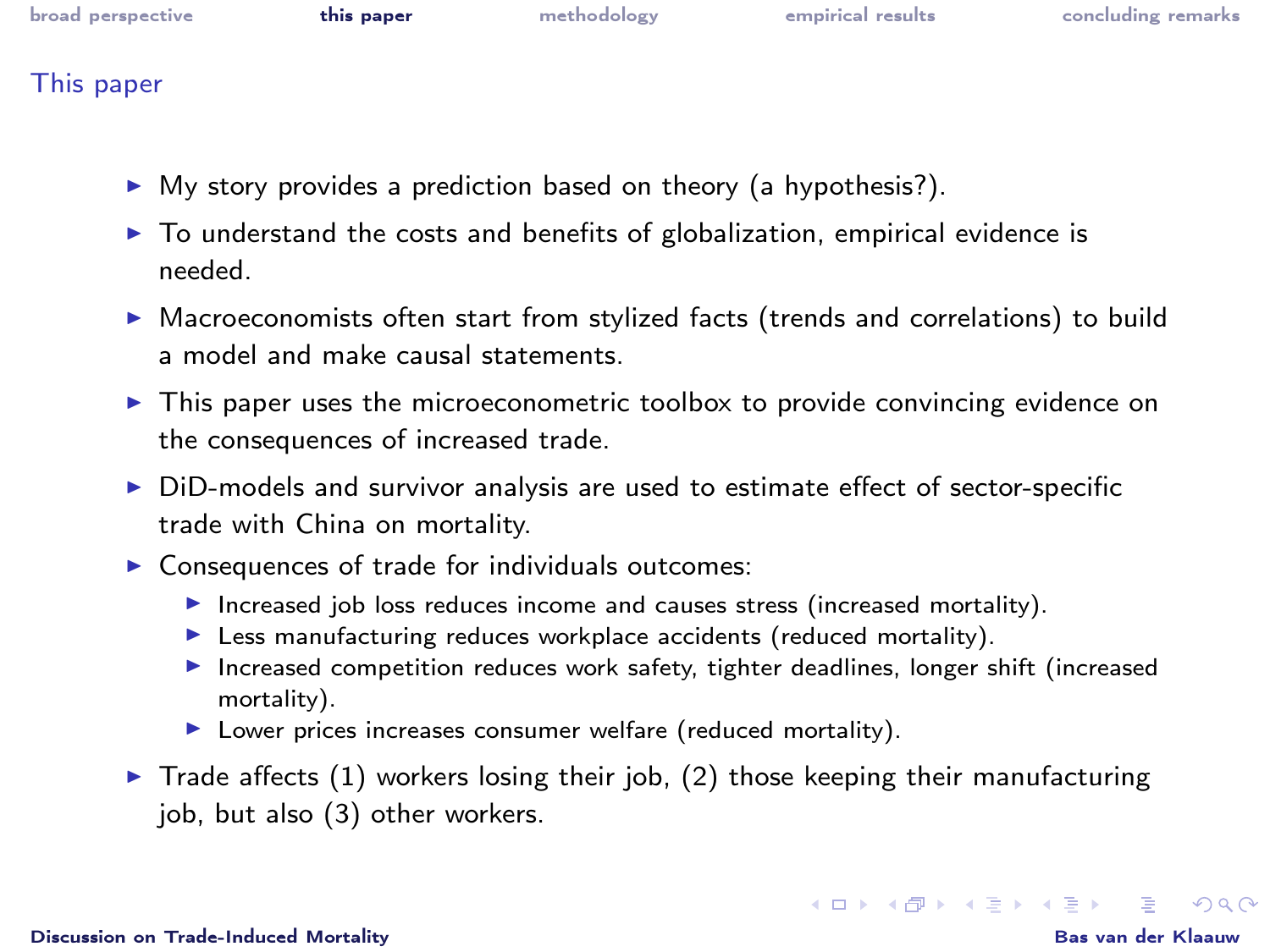| broad perspective | this paper | methodology | empirical results | concluding remarks |
|-------------------|------------|-------------|-------------------|--------------------|
|                   |            |             |                   |                    |

## Methodology

- $\blacktriangleright$  Individual level data from US (26 years) and Italy (23 years), merged with death records.
- $\triangleright$  Difference-in-difference model for worker i in sector s in area a at time t,

$$
Y_{isat} = \alpha_s + \delta_t + \lambda_a + \beta \text{ Trade}_{s,t-k} + X_i\gamma + U_{isat}
$$

- $\blacktriangleright$  Three empirical problems:
	- 1. Individuals can only switch from alive  $(Y = 0)$  to death  $(Y = 1)$ .
	- 2. How to choose the lag  $k$ .
	- 3. What is a good control groep to identify  $\alpha_s$ ,  $\delta_t$  and  $\lambda_a$ .
- $\blacktriangleright$  For the first problem, there are two alternatives.

$$
\log(\bar{Y}_{sat}) = \alpha_s + \delta_t + \lambda_a + \beta \text{ Trade}_{s,t-k} + \bar{X}_{sat}\gamma + U_{isat}
$$

or hazard rate model

$$
h(\text{Age}_{isat}|\text{Trade}_{s,t-k}, X_{isa}) = h_0(\text{Age}_{isat}|X_{isa}) \exp(\beta \text{ Trade}_{s,t-k} + \delta_t)
$$

### [Discussion on Trade-Induced Mortality](#page-0-0) Bas van der Klaauw

<span id="page-3-0"></span>**KORK EXTERNS ON A BY**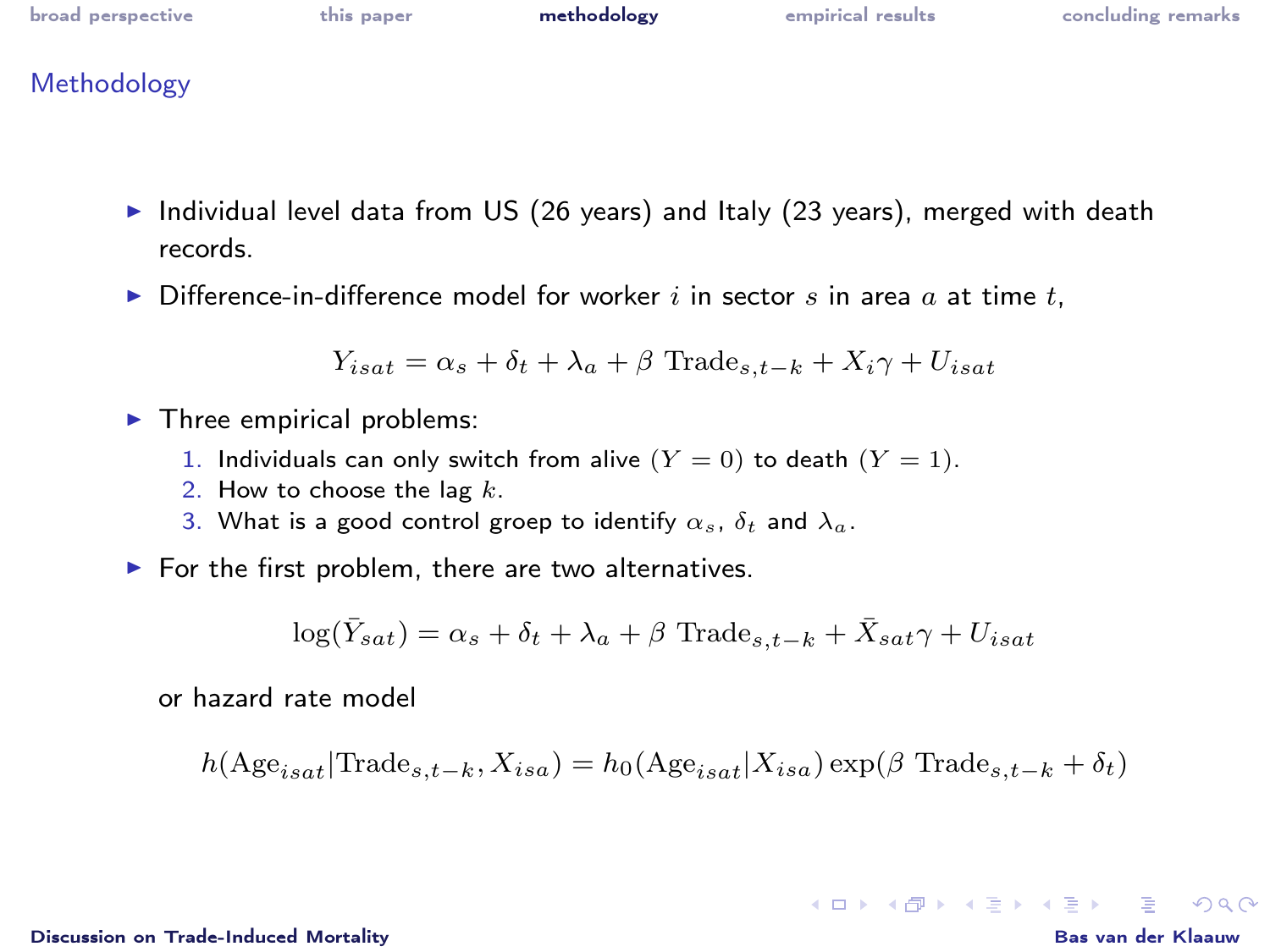| broad perspective | this paper | methodology | empirical results | concluding remarks |
|-------------------|------------|-------------|-------------------|--------------------|
|                   |            |             |                   |                    |
| .                 |            |             |                   |                    |

## **Methodology**

- ► How to choose the lag k in Trade<sub>s  $t-k$ </sub>.
	- $\blacktriangleright$  Solution is to estimate separate models with different values for k.
	- Estimated impact quite constant for Italy, but increasing (in  $k$ ) for the US.
	- $\blacktriangleright$  I tend to be more convinced by the US pattern.
	- I Why not a single model with more lags, e.g.  $k = 1$ ,  $k = 4$ ,  $k = 8$ ?
- $\blacktriangleright$  How to choose the control group.
	- $\triangleright$  Do trade shock hit a random set of sectors?
	- $\triangleright$  Even if sector is not hit by trade, workers may be affected (changed composition, treat of competition).
	- $\triangleright$  Common trend (or parallel path) assumption satisfied.
	- **Provide some evidence about what induces trade increases in particular sectors.**
- $\blacktriangleright$  Survival model relies on same assumption.
- $\blacktriangleright$  I like the stratified partial likelihood approach, but individual unobserved heterogeneity is ignored.
- $\triangleright$  Can trade from other countries be ignored for all sectors?

**KORK EXTERNS ON A BY**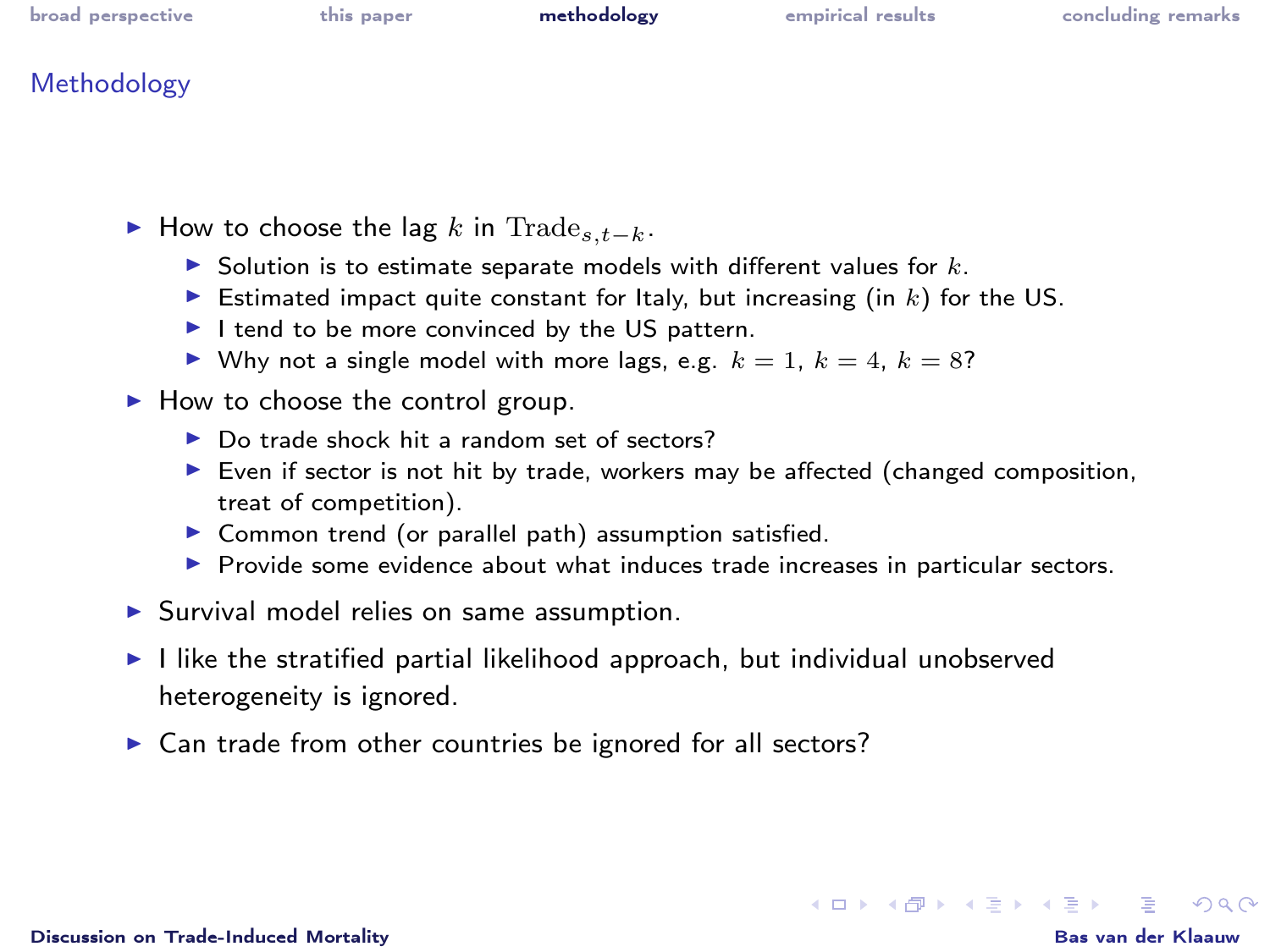[broad perspective](#page-1-0) [this paper](#page-2-0) [methodology](#page-3-0) [empirical results](#page-5-0) [concluding remarks](#page-6-0)

Empirical results

- $\blacktriangleright$  Heterogeneous effects and cause-specific mortality provide interesting insight in pathways.
- $\triangleright$  Increased mortality ( $\sim$  30%) via suicide (luckily small number).
- $\triangleright$  Shows that economic activity has a larger effect on mortality than only via workplace safety.
- $\blacktriangleright$  However, suicide increase not for low-educated workers.
- <span id="page-5-0"></span> $\triangleright$  And mortality increase is driven by managers and small firms rather blue-collar workers.